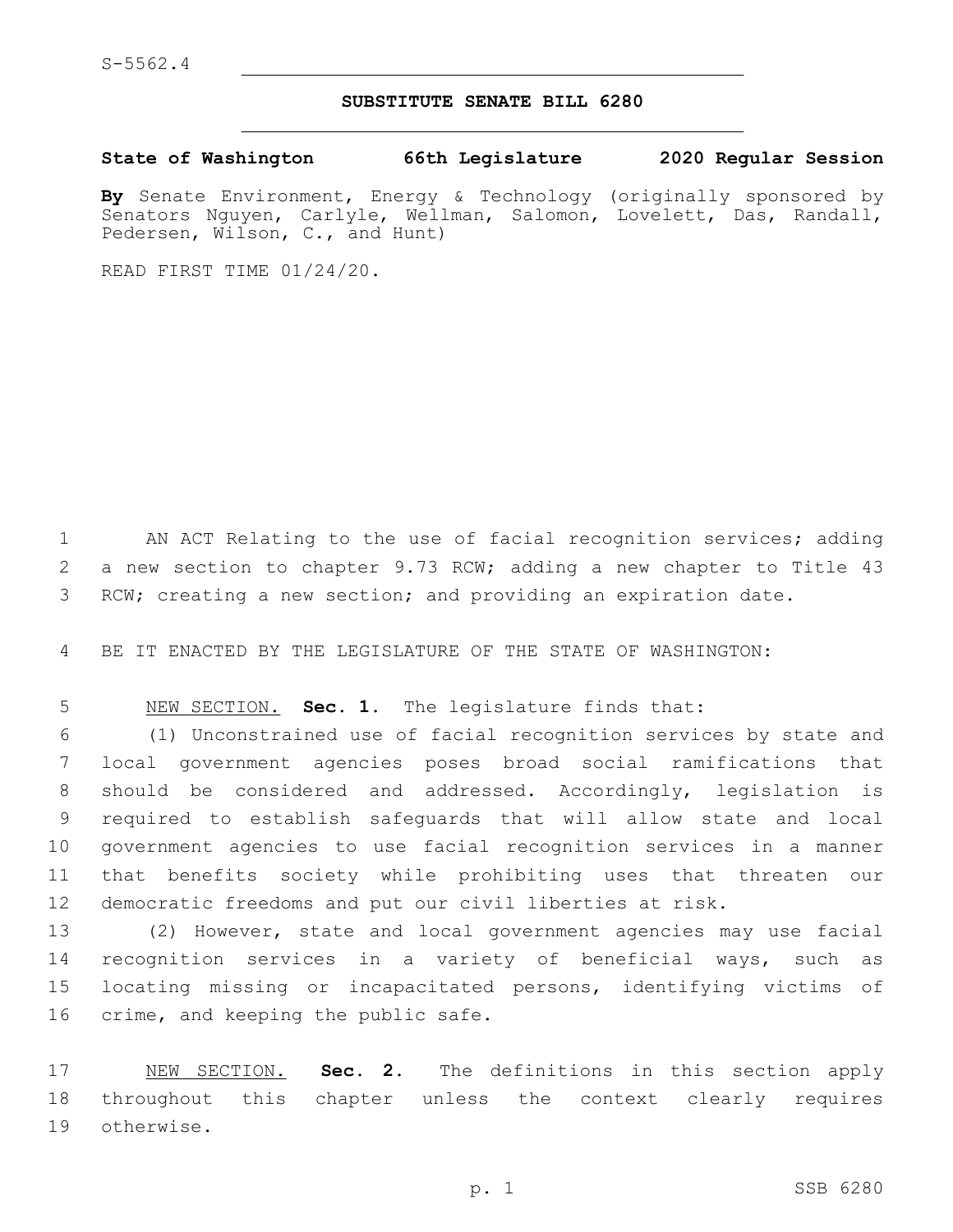(1) "Accountability report" means a report developed in 2 accordance with section 3 of this act.

 (2) "Enroll," "enrolled," or "enrolling" means the process by which a facial recognition service creates a facial template from one or more images of an individual and adds the facial template to a gallery used by the facial recognition service for recognition or persistent tracking of individuals. It also includes the act of adding an existing facial template directly into a gallery used by a 9 facial recognition service.

 (3) "Facial recognition service" means technology that analyzes facial features and is used for recognition or persistent tracking of 12 individuals in still or video images.

 (4) "Facial template" means the machine-interpretable pattern of facial features that is extracted from one or more images of an 15 individual by a facial recognition service.

 (5) "Meaningful human review" means review or oversight by one or more individuals who are trained in accordance with section 8 of this act and who have the authority to alter the decision under review.

 (6) "Ongoing surveillance" means tracking the physical movements of a specified individual through one or more public places over time, whether in real time or through application of a facial recognition service to historical records. It does not include a single recognition or attempted recognition of an individual, if no attempt is made to subsequently track that individual's movement over 25 time after they have been recognized.

 (7) "Persistent tracking" means the use of a facial recognition service to track the movements of an individual on a persistent basis without identification or verification of that individual. Such 29 tracking becomes persistent as soon as:

 (a) The facial template that permits the tracking is maintained for more than forty-eight hours after first enrolling that template; 32 or

 (b) Data created by the facial recognition service is linked to any other data such that the individual who has been tracked is 35 identified or identifiable.

 (8) "Recognition" means the use of a facial recognition service to determine whether an unknown individual matches:

 (a) Any individual who has been enrolled in a gallery used by the 39 facial recognition service; or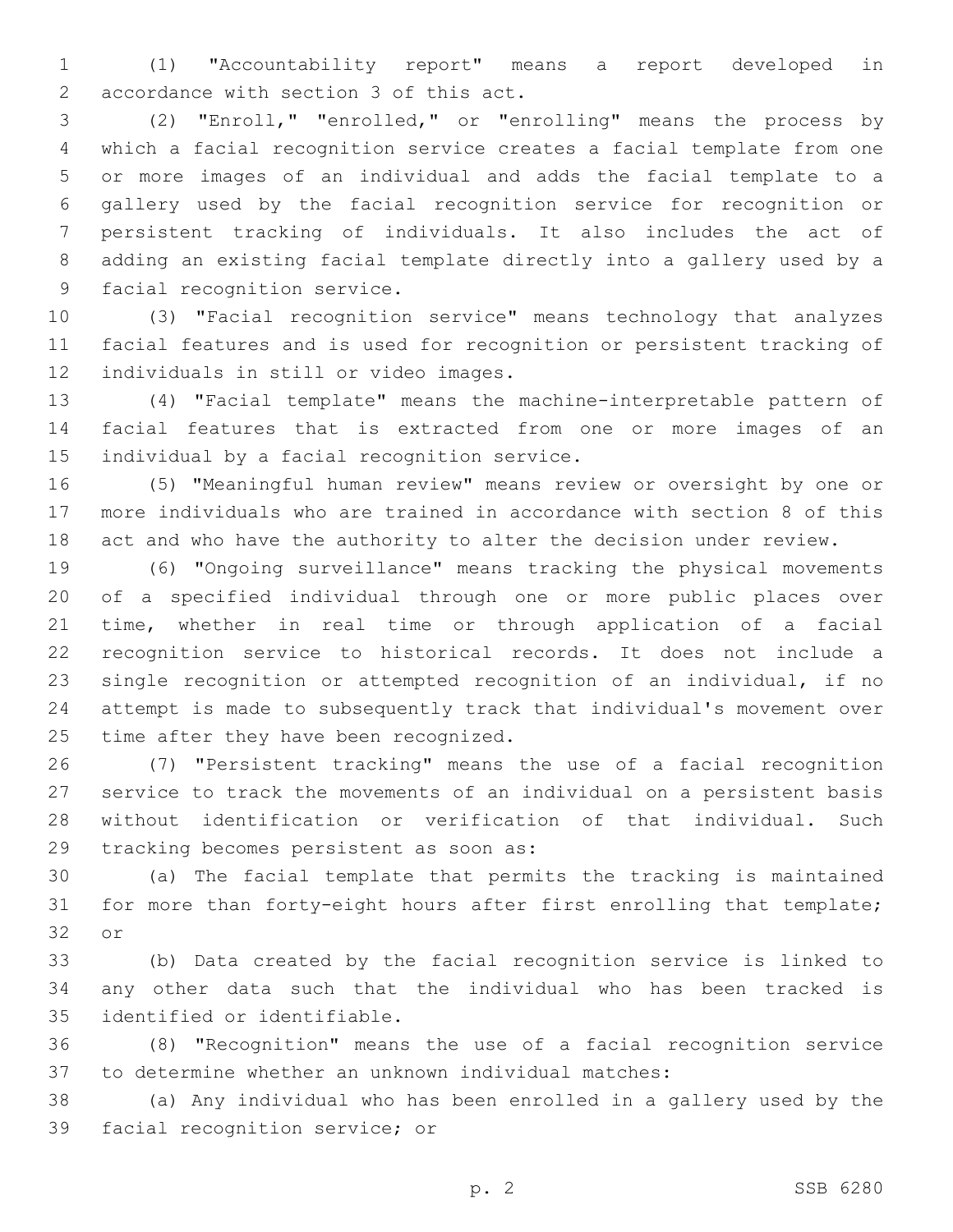(b) A specific individual who has been enrolled in a gallery used 2 by the facial recognition service.

 (9) "Serious criminal offense" means any felony under chapter 9.94A RCW, crimes against persons under RCW 9.94A.411, or an offense 5 enumerated by Title 18 U.S.C. Sec. 2516.

 NEW SECTION. **Sec. 3.** (1) A state or local government agency using or intending to develop, procure, or use a facial recognition service must produce an accountability report for that service. The report must be clearly communicated to the public at least ninety days prior to the agency putting the facial recognition service into operational use, posted on the agency's public web site, and submitted to the consolidated technology services agency established in RCW 43.105.006. The consolidated technology services agency must post each submitted accountability report on its public web site.

 (2) Each accountability report must include, at minimum, clear 16 and understandable statements of the following:

 (a)(i) The name of the facial recognition service, vendor, and version; and (ii) a description of its general capabilities and limitations, including reasonably foreseeable capabilities outside 20 the scope of the proposed use of the agency;

 (b)(i) The type or types of data inputs that the technology uses; (ii) how that data is generated, collected, and processed; and (iii) the type or types of data the system is reasonably likely to 24 generate;

 (c)(i) A description of the purpose and proposed use of the facial recognition service, including what decision or decisions will 27 be used to make or support it; (ii) whether it is a final or support decision system; and (iii) its intended benefits, including any data 29 or research demonstrating those benefits;

 (d) A clear use and data management policy, including protocols 31 for the following:

 (i) How and when the facial recognition service will be deployed or used and by whom including, but not limited to, the factors that will be used to determine where, when, and how the technology is deployed, and other relevant information, such as whether the technology will be operated continuously or used only under specific circumstances. If the facial recognition service will be operated or used by another entity on the agency's behalf, the facial recognition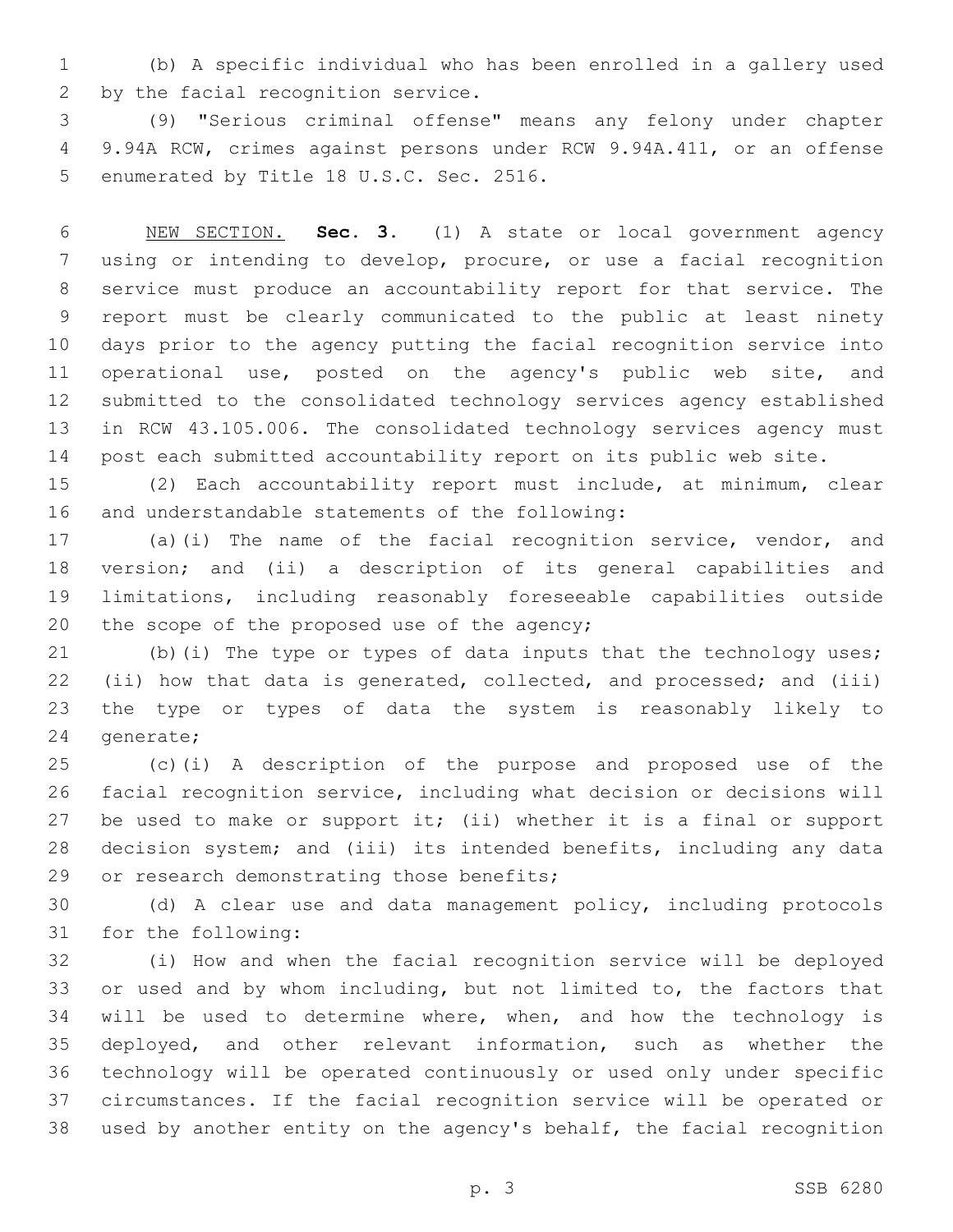service accountability report must explicitly include a description 2 of the other entity's access and any applicable protocols;

 (ii) Any measures taken to minimize inadvertent collection of additional data beyond the amount necessary for the specific purpose or purposes for which the facial recognition service will be used;

 (iii) Data integrity and retention policies applicable to the data collected using the facial recognition service, including how the agency will maintain and update records used in connection with the service, how long the agency will keep the data, and the 10 processes by which data will be deleted;

 (iv) Any additional rules that will govern use of the facial recognition service and what processes will be required prior to each 13 use of the facial recognition service;

 (v) Data security measures applicable to the facial recognition service including how data collected using the facial recognition 16 service will be securely stored and accessed, if and why an agency intends to share access to the facial recognition service or the data from that facial recognition service with any other entity, and the rules and procedures by which an agency sharing data with any other entity will ensure that such entities comply with the sharing agency's use and data management policy as part of the data sharing 22 agreement; and

 (vi) The agency's training procedures, including those implemented in accordance with section 8 of this act, and how the agency will ensure that all personnel who operate the facial recognition service or access its data are knowledgeable about and able to ensure compliance with the use and data management policy 28 prior to use of the facial recognition service;

 (e) The agency's testing procedures, including its processes for periodically undertaking operational tests of the facial recognition 31 service in accordance with section 6 of this act;

 (f) A description of any potential impacts of the facial recognition service on civil rights and liberties, including potential impacts to privacy and potential disparate impacts on marginalized communities, and the specific steps the agency will take to mitigate the potential impacts and prevent unauthorized use of the 37 facial recognition service; and

 (g) The agency's procedures for receiving feedback, including the channels for receiving feedback from individuals affected by the use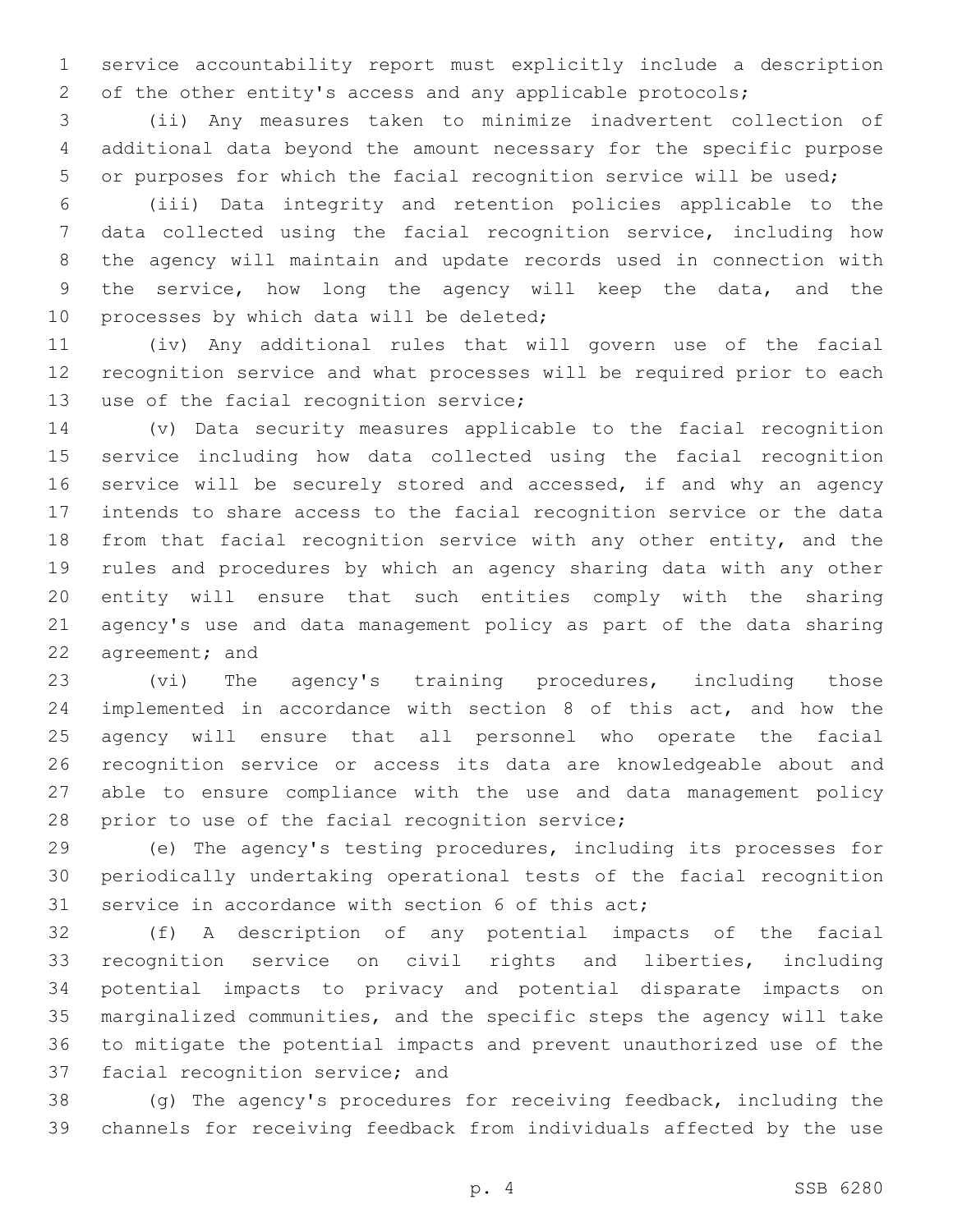of the facial recognition service and from the community at large, as 2 well as the procedures for responding to feedback.

 (3) Prior to finalizing and implementing the accountability report, the agency must consider issues raised by the public through:

5 (a) A public review and comment period; and

 (b) Community consultation meetings during the public review 7 period.

 (4) The accountability report must be updated every two years and each update must be subject to the public comment and community 10 consultation processes described in this section.

 (5) An agency seeking to use a facial recognition service for a purpose not disclosed in the agency's existing accountability report must first seek public comment and community consultation on the proposed new use and adopt an updated accountability report pursuant 15 to the requirements contained in this section.

 (6) The accountability report required for the facial recognition matching system authorized in RCW 46.20.037 is due July 1, 2021.

 NEW SECTION. **Sec. 4.** (1) State and local government agencies using a facial recognition service are required to prepare and publish an annual report that discloses:

21 (a) The extent of their use of such services;

 (b) An assessment of compliance with the terms of their 23 accountability report;

 (c) Any known or reasonably suspected violations of their accountability report, including categories of complaints alleging 26 violations; and

 (d) Any revisions to the accountability report recommended by the 28 agency during the next update of the policy.

 (2) The annual report must be submitted to the office of privacy 30 and data protection.

 (3) All agencies must hold community meetings to review and discuss their annual report within sixty days of its public release.

 NEW SECTION. **Sec. 5.** State and local government agencies using a facial recognition service to make decisions that produce legal effects concerning individuals or similarly significant effects concerning individuals must ensure that those decisions are subject to meaningful human review. Decisions that produce legal effects concerning individuals or similarly significant effects concerning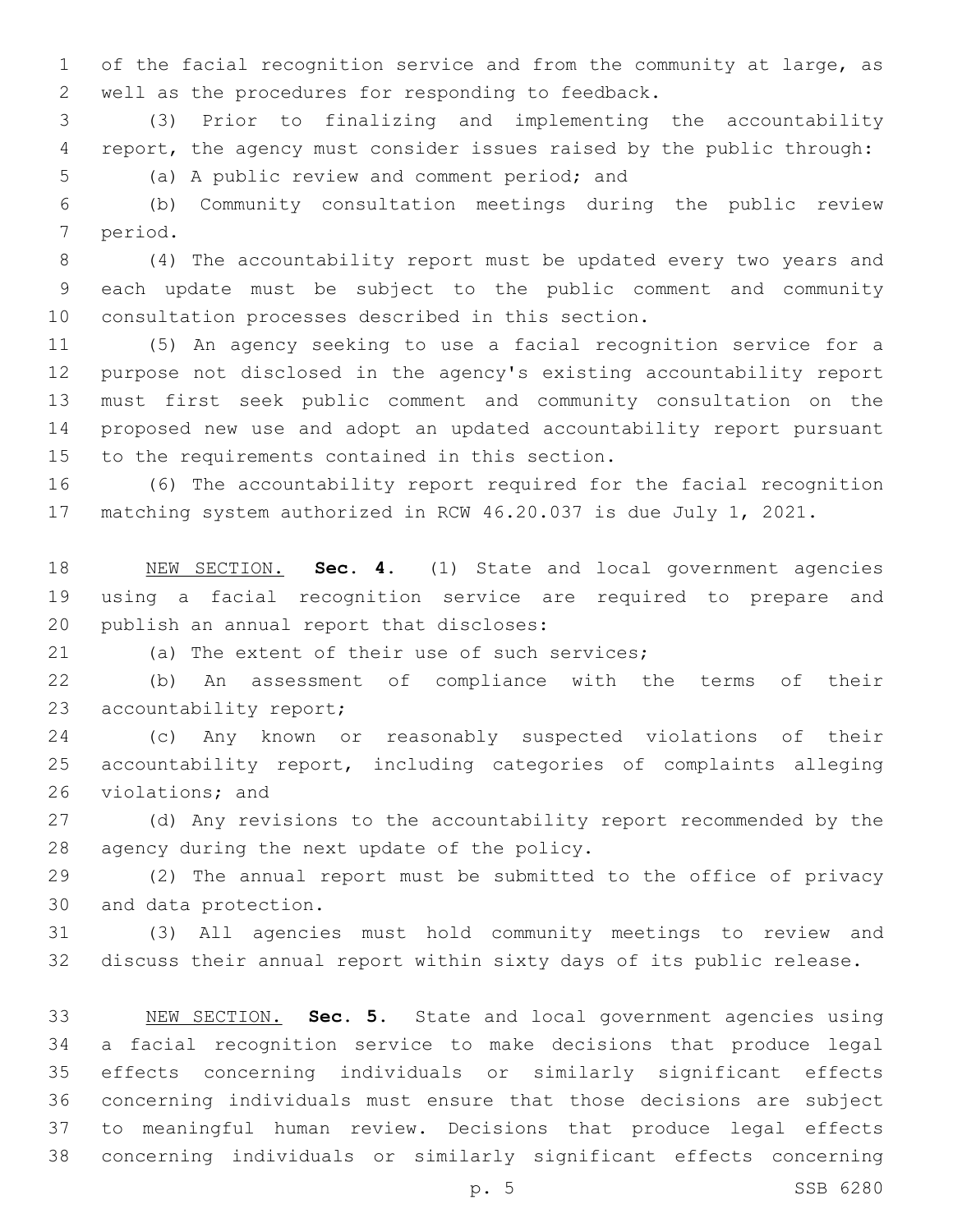individuals means decisions that result in the provision or denial of financial and lending services, housing, insurance, education enrollment, criminal justice, employment opportunities, health care services, or access to basic necessities such as food and water.

 NEW SECTION. **Sec. 6.** Prior to deploying a facial recognition service in the context in which it will be used, state and local government agencies using a facial recognition service to make decisions that produce legal effects on individuals or similarly significant effect on individuals must test the facial recognition service in operational conditions. State and local government agencies must take reasonable steps to ensure best quality results by following all reasonable guidance provided by the developer of the facial recognition service.

 NEW SECTION. **Sec. 7.** (1) A state or local government agency that deploys a facial recognition service must require a facial recognition service provider to make available an application programming interface or other technical capability, chosen by the provider, to enable legitimate, independent, and reasonable tests of those facial recognition services for accuracy and unfair performance differences across distinct subpopulations. However, making such an application programming interface or other technical capability available does not require the disclosure of proprietary data, trade secrets, intellectual property, or other information, or if doing so would increase the risk of cyberattacks including, without limitation, cyberattacks related to unique methods of conducting business, data unique to the product or services, or determining prices or rates to be charged for services. Such subpopulations are defined by visually detectable characteristics such as: (a) Race, skin tone, ethnicity, gender, age, or disability status; or (b) other protected characteristics that are objectively determinable or self- identified by the individuals portrayed in the testing dataset. If the results of the independent testing identify material unfair performance differences across subpopulations, and the methodology, data, and results are disclosed in a manner that allows full reproduction directly to the provider who, acting reasonably, determines that the methodology and results of that testing are valid, then the provider must develop and implement a plan to mitigate the identified performance differences.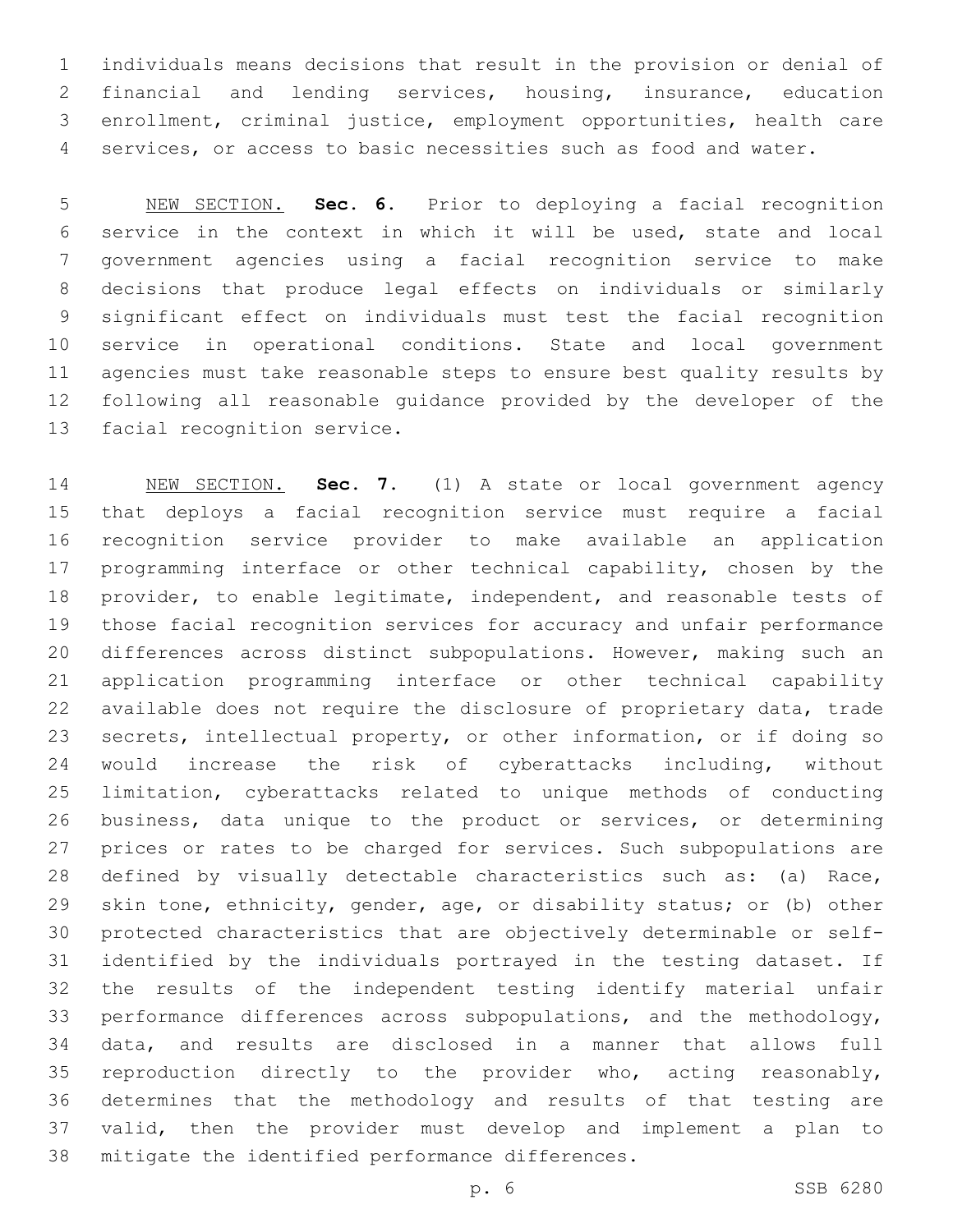(2) This section does not apply to the facial recognition matching system authorized in RCW 46.20.037 under contract as of the effective date of this section. Upon renewal or extension of the contract as of the effective date of this section, or upon entering into a new contract for facial recognition services, the department of licensing must ensure that the facial recognition service provider of the system authorized in RCW 46.20.037 fulfills the requirements 8 of this section.

 NEW SECTION. **Sec. 8.** State and local government agencies using a facial recognition service must conduct periodic training of all individuals who operate a facial recognition service or who process personal data obtained from the use of a facial recognition service. The training must include, but not be limited to, coverage of:

 (1) The capabilities and limitations of the facial recognition 15 service;

 (2) Procedures to interpret and act on the output of the facial 17 recognition service; and

 (3) To the extent applicable to the deployment context, the meaningful human review requirement for decisions that produce legal effects concerning individuals or similarly significant effects 21 concerning individuals.

 NEW SECTION. **Sec. 9.** (1) State local and government agencies must disclose their use of a facial recognition service on a criminal defendant to that defendant in a timely manner prior to trial.

 (2) State and local government agencies using a facial recognition service shall maintain records of their use of the service that are sufficient to facilitate public reporting and auditing of compliance with agencies' facial recognition policies.

 (3) In January of each year, any judge who has issued a warrant for ongoing surveillance, or an extension thereof, as described in section 12(1) of this act, that expired during the preceding year, or who has denied approval of such a warrant during that year shall 33 report to the Washington state supreme court:

(a) The fact that a warrant or extension was applied for;

 (b) The fact that the warrant or extension was granted as applied 36 for, was modified, or was denied;

 (c) The period of ongoing surveillance authorized by the warrant 38 and the number and duration of any extensions of the warrant;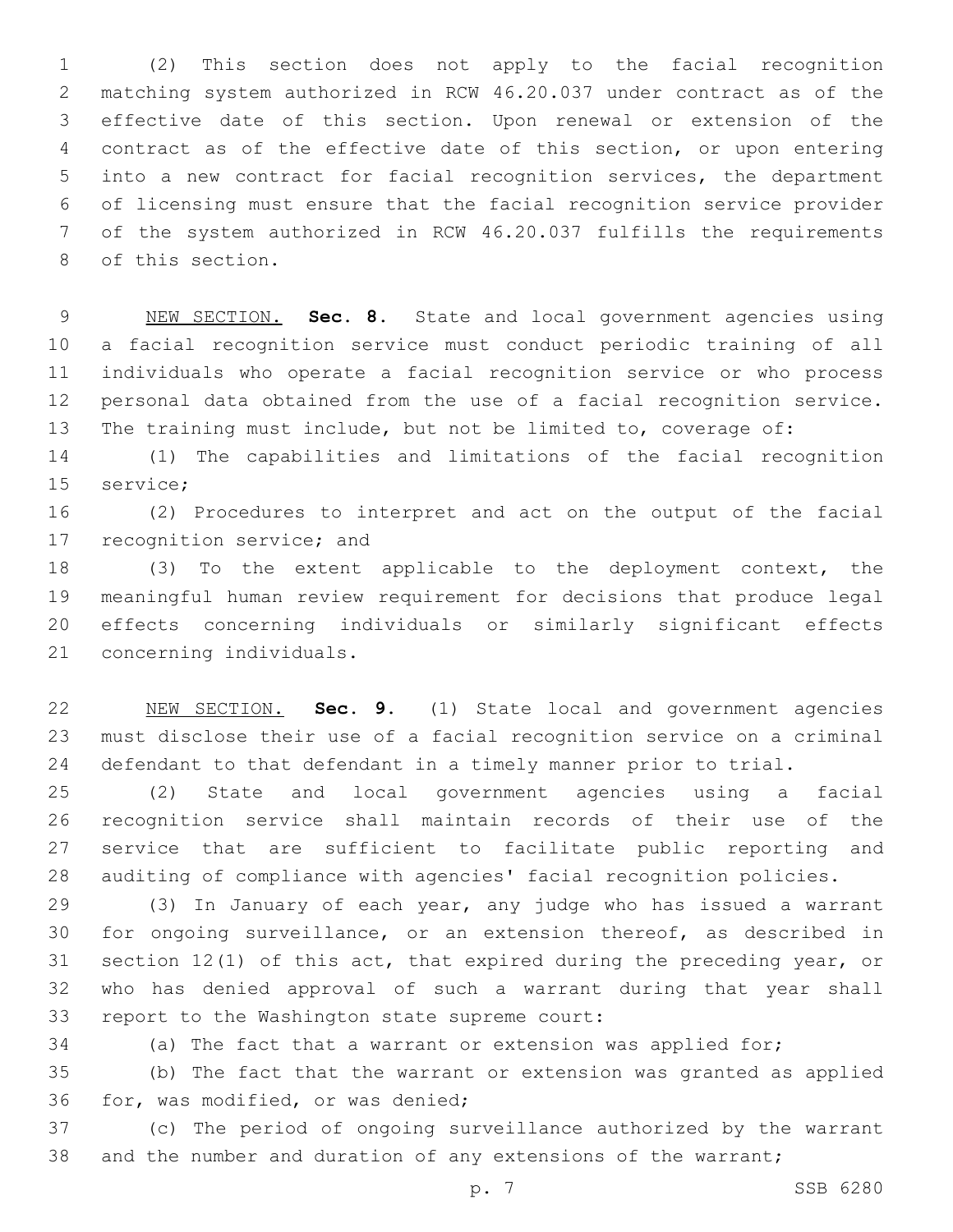(d) The identity of the applying investigative or law enforcement officer and agency making the application and the person authorizing 3 the application; and

 (e) The nature of the public spaces where the surveillance was 5 conducted.

 NEW SECTION. **Sec. 10.** This chapter does not apply to a state or local government agency that is mandated to use a specific facial recognition service pursuant to a federal regulation or order.

 NEW SECTION. **Sec. 11.** (1)(a) A legislative task force on facial recognition services is established, with members as provided in this subsection.

 (i) The president of the senate shall appoint one member from 13 each of the two largest caucuses of the senate;

 (ii) The speaker of the house of representatives shall appoint one member from each of the two largest caucuses of the house of 16 representatives;

 (iii) Two representatives from advocacy organizations that represent individuals or protected classes of communities historically impacted by surveillance technologies including, but not limited to, African American, Hispanic American, Native American, and Asian American communities, religious minorities, protest and activist groups, and other vulnerable communities;

 (iv) Two members from law enforcement or other agencies of 24 qovernment;

 (v) One representative from a retailer or other company who deploys facial recognition services in physical premises open to the 27 public;

 (vi) Two representatives from companies that develop and provide 29 facial recognition services; and

 (vii) Two representatives from universities or research institutions who are experts in either facial recognition services or 32 their sociotechnical implications, or both.

 (b) The task force shall choose two cochairs from among its 34 legislative membership.

(2) The task force shall review the following issues:

 (a) Provide recommendations addressing the potential abuses and threats posed by the use of a facial recognition service to civil liberties and freedoms, privacy and security, and discrimination

p. 8 SSB 6280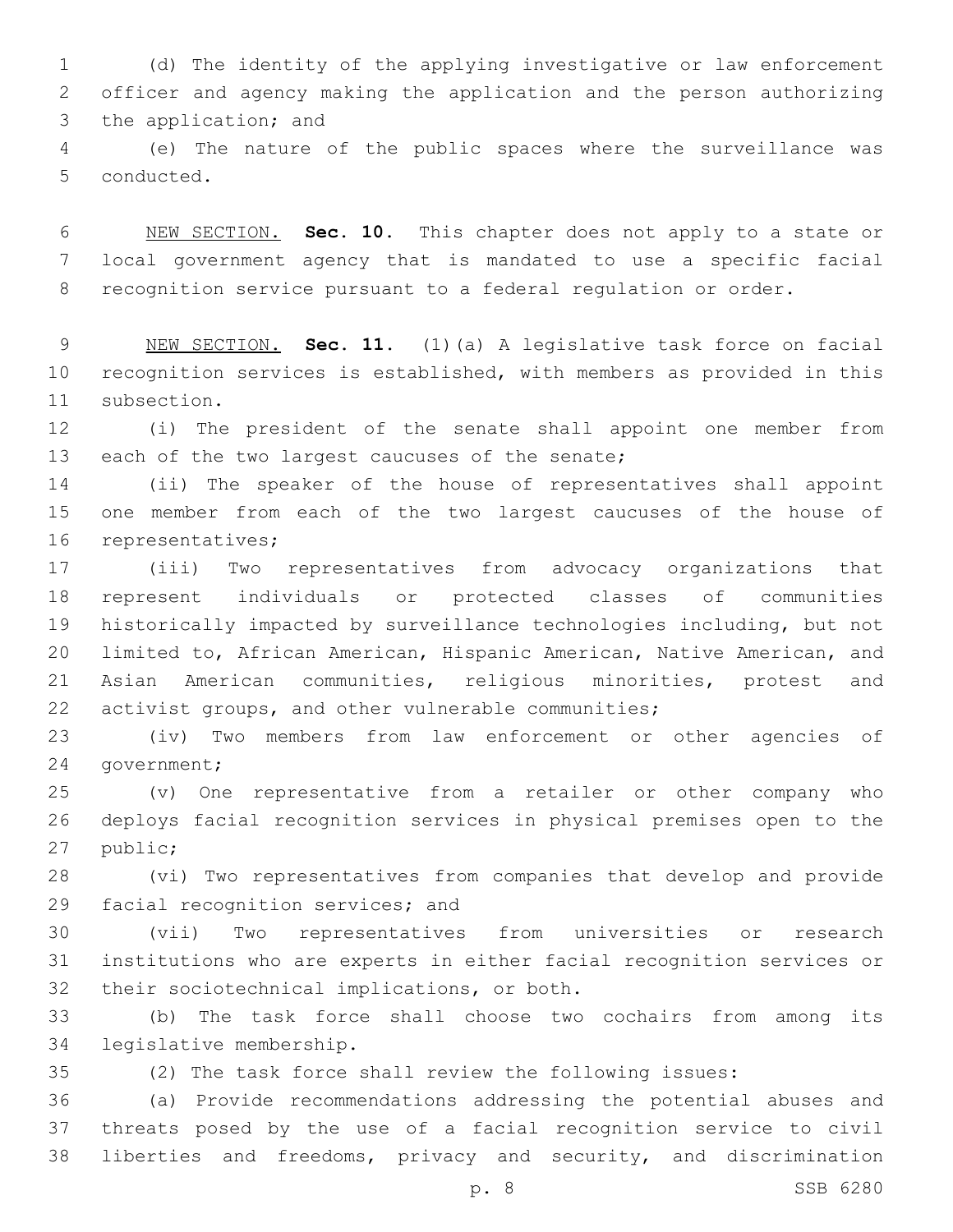against vulnerable communities, as well as other potential harm, while also addressing how to facilitate and encourage the continued development of a facial recognition service so that individuals, businesses, government, and other stakeholders in society continue to 5 utilize its benefits;

 (b) Provide recommendations regarding the adequacy and effectiveness of applicable Washington state laws; and

 (c) Conduct a study on the quality, accuracy, and efficacy of a facial recognition service including, but not limited to, its quality, accuracy, and efficacy across different subpopulations.

 (3) Staff support for the task force must be provided by senate committee services and the house of representatives office of program 13 research.

 (4) Legislative members of the task force are reimbursed for travel expenses in accordance with RCW 44.04.120. Nonlegislative members are not entitled to be reimbursed for travel expenses if they are elected officials or are participating on behalf of an employer, governmental entity, or other organization. Any reimbursement for other nonlegislative members is subject to chapter 43.03 RCW.

 (5) The expenses of the task force must be paid jointly by the senate and the house of representatives. Task force expenditures are subject to approval by the senate facilities and operations committee and the house of representatives executive rules committee, or their 24 successor committees.

 (6) The task force shall report its findings and recommendations to the governor and the appropriate committees of the legislature by 27 September 30, 2021.

28 (7) This section expires May 1, 2022.

 NEW SECTION. **Sec. 12.** A new section is added to chapter 9.73 30 RCW to read as follows:

 (1) State and local government agencies may not use a facial recognition service to engage in ongoing surveillance unless the use is in support of law enforcement activities and the ongoing surveillance may provide evidence of a serious criminal offense, and 35 either:

 (a) A search warrant has been obtained to permit the use of the facial recognition service for ongoing surveillance; or

 (b) Where the agency reasonably determines that ongoing surveillance is necessary to prevent or respond to an emergency

p. 9 SSB 6280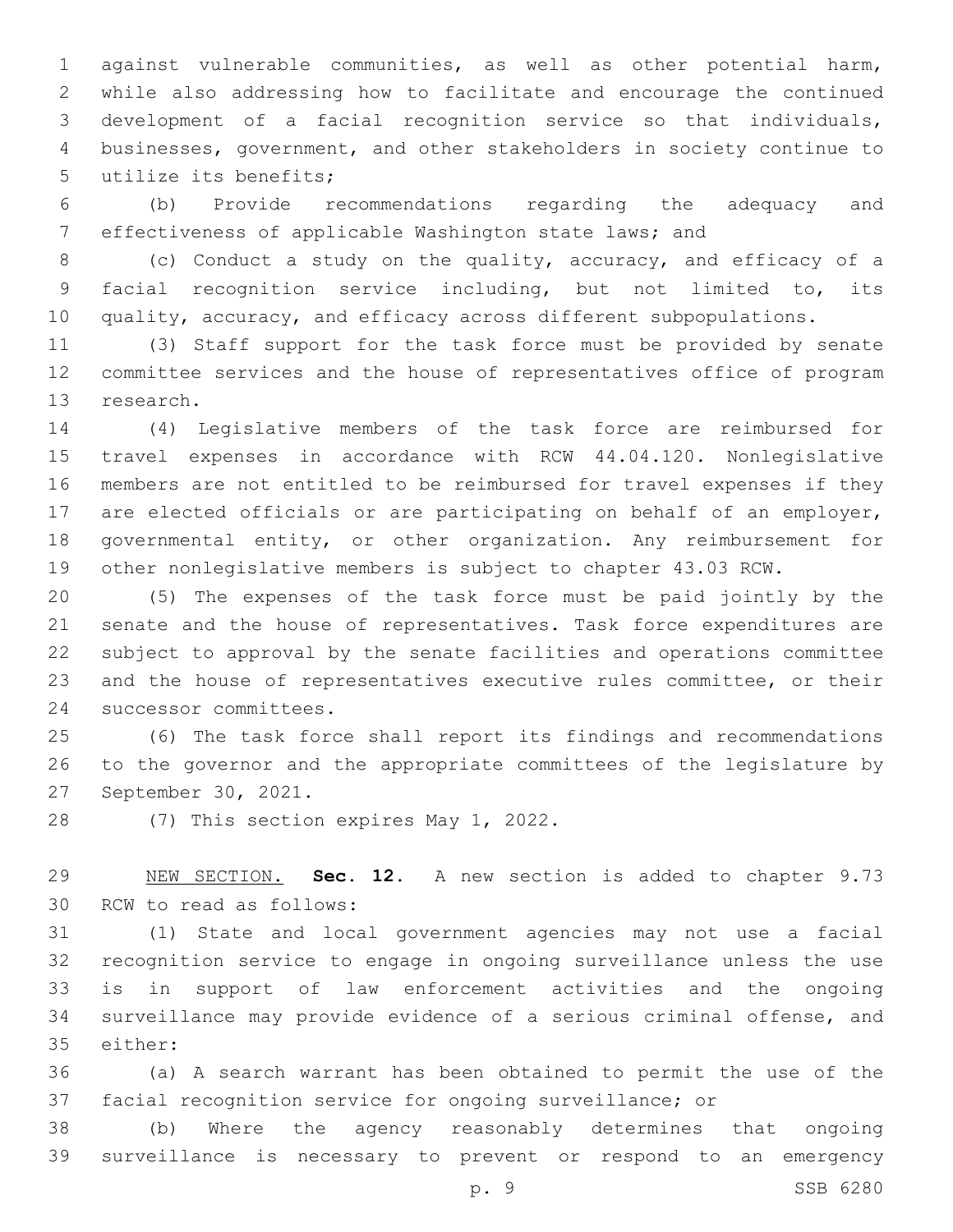involving imminent danger or risk of death or serious physical injury to a person, but only if written approval is obtained from the agency's director or the director's designee prior to using the service. For the purpose of ongoing surveillance, an ex parte order for a search warrant must be obtained within forty-eight hours after the emergency surveillance begins. In the absence of an authorizing order, such use must immediately terminate at the earliest of the 8 following:

(i) The information sought is obtained;9

(ii) The application for the order is denied; or

 (iii) When forty-eight hours have lapsed since the beginning of the emergency surveillance for the purpose of ongoing surveillance.

 (2) State and local government agencies must not apply a facial recognition service to any individual based on their religious, political, or social views or activities, participation in a particular noncriminal organization or lawful event, or actual or perceived race, ethnicity, citizenship, place of origin, age, disability, gender, gender identity, sexual orientation, or other characteristic protected by law. The prohibition in this subsection does not prohibit state and local government agencies from applying a facial recognition service to an individual who happens to possess one or more of these characteristics where an officer of that agency holds a reasonable suspicion that that individual has committed, is committing, or is about to commit a serious criminal offense.

 (3) State and local government agencies may not use a facial recognition service to create a record describing any individual's exercise of rights guaranteed by the First Amendment of the United States Constitution and by Article I, section 5 of the state 29 Constitution, unless:

 (a) Such use is specifically authorized by applicable law and is pertinent to and within the scope of an authorized law enforcement 32 activity; and

 (b) There is reasonable suspicion to believe the individual has committed, is committing, or is about to commit a serious criminal 35 offense.

 (4) Law enforcement agencies that utilize body worn camera recordings shall comply with the provisions of RCW 42.56.240(14).